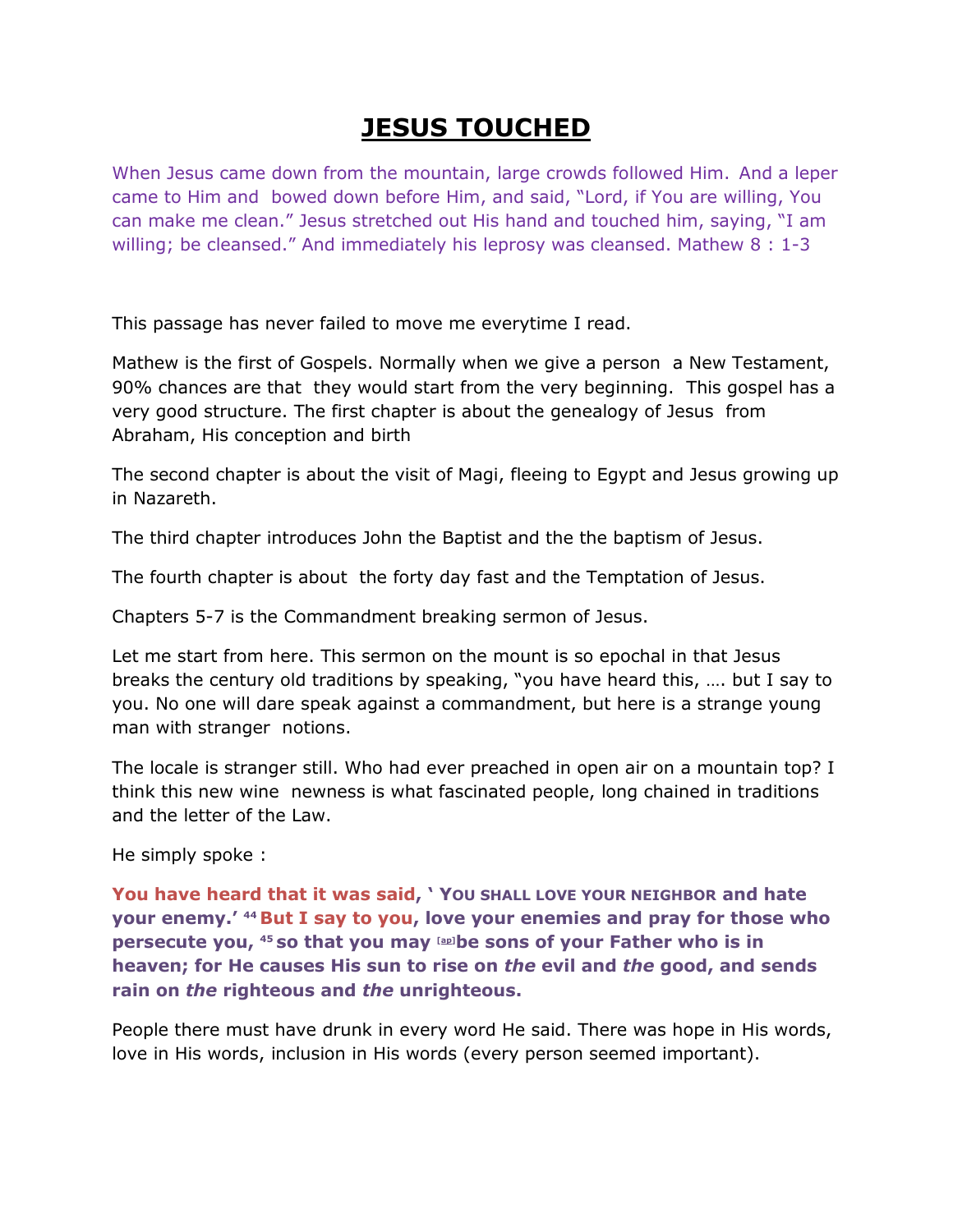More than all this sermon, let's see what happens immediately. The last verse of the  $7<sup>th</sup>$  chapter is this: When Jesus had finished these words, the crowds were amazed at His teaching; **<sup>29</sup>** for He was teaching them as *one* having authority, and not as their scribes.

Contd : the next action after the sermon. Ch 8, v. 1 : When Jesus came down from the mountain, large crowds followed Him.

Action : An untouchable, an outcast from the respectable city, a leper comes face to face to Jesus.

The crowd froze. Had it not been for those words from Jesus that was still ringing in their ears, they would surely have stoned the leper to death. How did he dare to cross into their side?

But now they just had a new Teaching and a new Teacher and Mathew records this as the first miracle of the New Testament.

The leper speaks, "Lord if you are willing, you can make me clean." How did the leper know he was Lord, and how did he know Jesus could heal. Was he probably on the other side of the mountain, listening to the new Teacher teaching love and hope. May be he thought he would take a big gamble approaching this Man or let Him heal me at least let me die.

The whole crowd witnesses with bated breath and that happened. Jesus did not heal with a word. But …

## **JESUS STRETCHED OUT HIS HAND AND TOUCHED HIM**